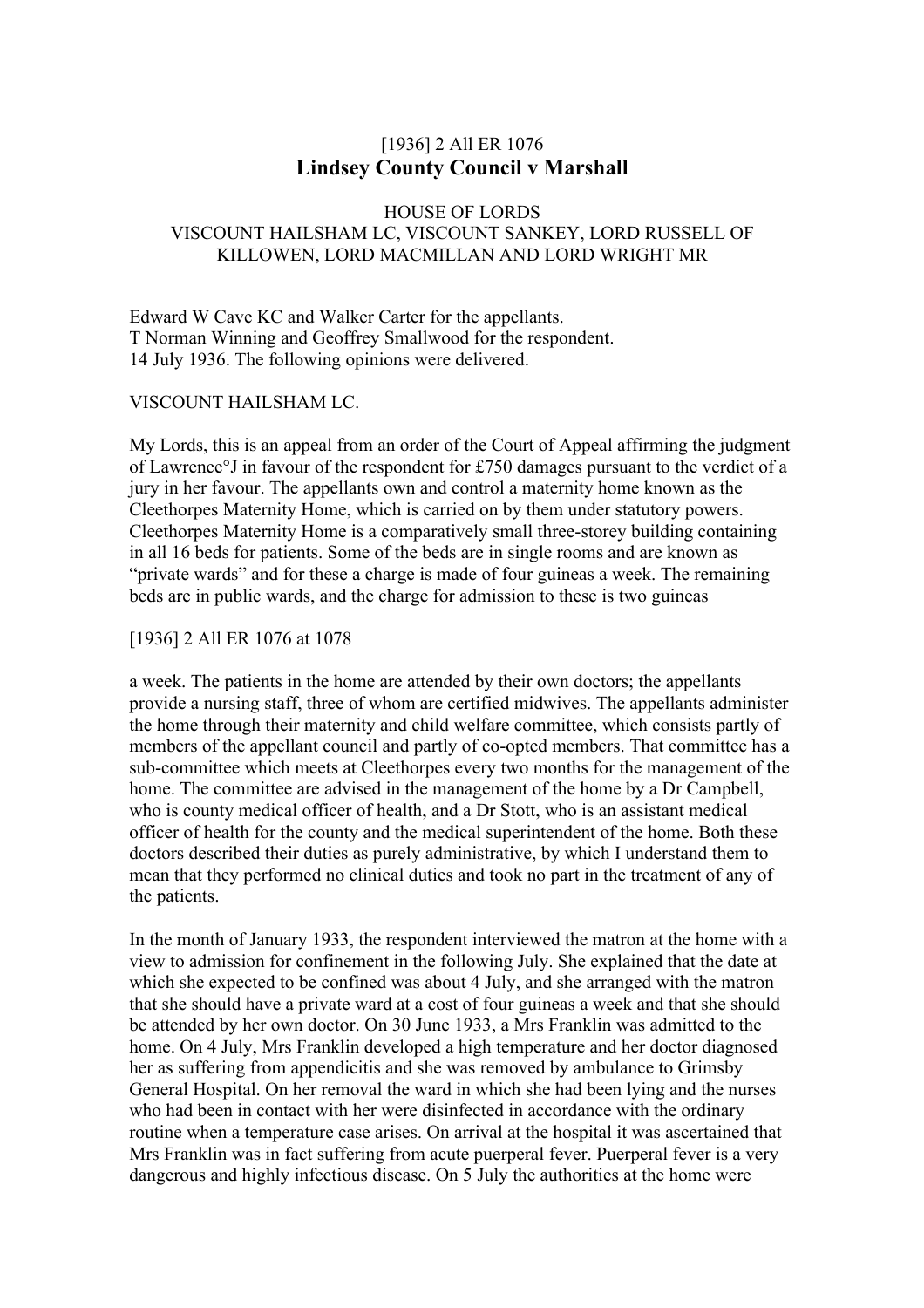informed by Grimsby General Hospital of their diagnosis and thereupon a further disinfection took place. Normally, the proper course to adopt on the appearance of a case of puerperal fever is for swabs to be taken of the throats of all persons who have been in contact with the patient in order that it may be ascertained by bacteriological examination whether any such person is a carrier. In Mrs Franklin's case no swabs were taken as it was thought that the disinfection on 4 July would have rendered that precaution useless for the purpose of ascertaining whether a carrier was present. On 9 July, a Mrs Fleming was admitted to the home; she developed a temperature of 100.6 on the following day after her confinement and a similar temperature again on 11 July. Her case therefore became notifiable as a case of puerperal pyrexia, and in fact it was subsequently ascertained that there were present in her case the germs which cause puerperal sepsis. On the evening of 12 July the plaintiff was very near her confinement, and accordingly her husband communicated by telephone with the home and was instructed to bring

#### [1936] 2 All ER 1076 at 1079

his wife. On their arrival late that night they were informed that there was no private ward available and that she would have to go into one of the other wards. After some hesitation they decided that the plaintiff should go into an ordinary ward on the understanding that she would be removed to a private ward as soon as possible. No information was given to the plaintiff or her husband or her doctor at any time before her admission about the case of Mrs Franklin or of Mrs Fleming, and nothing was said to any of them to indicate that there had been any recent case of infection at the home. On 13 July, the plaintiff's child was born; on 16 July, four other patients in the home developed puerperal fever; on 17 July, the plaintiff herself developed the fever. She was ultimately removed to an infirmary and suffered a very severe attack of the disease. On 17 July, Dr Campbell and Dr Stott decided to close the home against any further admissions.

The case was heard before Lawrence°J and a special jury at Lincoln Assizes in June 1934. A series of questions were left to the jury, which with their answers are as follows:—

'(i) Was the contract to supply a private room subject to there being one available?—No.

'(ii) Was the contract to supply such a private room on July 4 or when she presented herself?—When she presented herself.

'(iii) Was it varied by the plaintiff agreeing to enter public ward?—No.

'(iv) Was it a breach of duty not to refuse admission to the home to new patients from July 5 onwards?—Yes.

'(v) Was there any breach of duty in the administration of the home from July 4 to 20?—Yes.

'In what respects?—Swabs should have been taken from the whole of the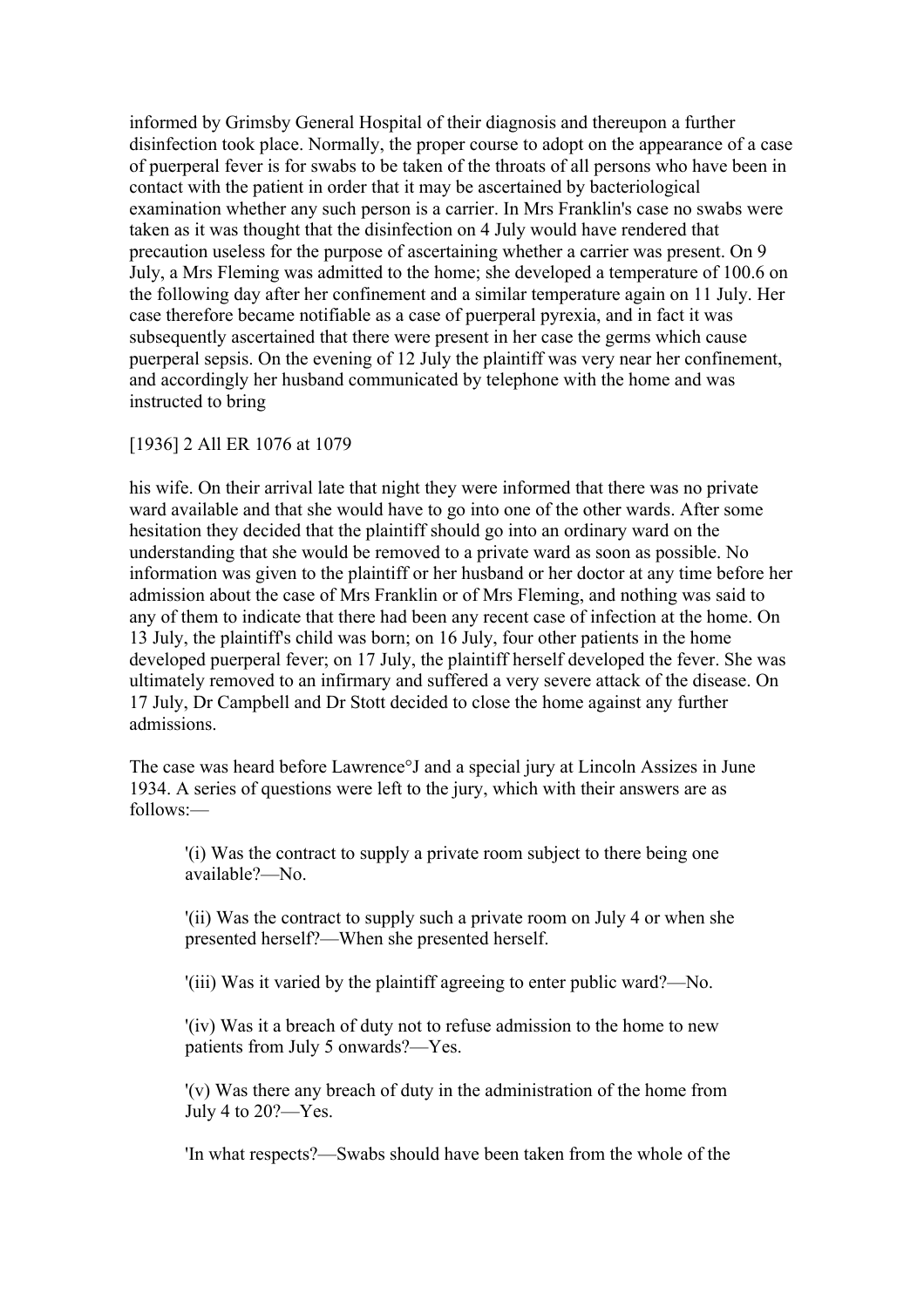staff immediately on the report of Mrs. Franklin's case.

'(vi) Was it a breach of duty not to inform the plaintiff or her husband or her medical adviser of Mrs. Franklin's case?—Yes.

'(vii) Did plaintiff's illness flow from the breach of duty specified: (a) in question (iv)?—Yes. (b) in question (v)?—Yes. (c) in question (vi)?— Yes.

'(viii) Damages.—£750.'

On these findings judgment was entered for the respondent for £750 with the costs of the action. The appellants appealed to the Court of Appeal. In that court it was unanimously held that there was no evidence to support the answers of the jury to the first three questions. Maugham LJ further held that there was no evidence to justify the answers to the remaining questions; the other two members of the court held that the answer to the fifth question afforded no cause of action because the responsibility was shown to lie with Dr Stott and not with the defendants, but they held that there was evidence to justify the answers to the sixth and seventh questions and that these answers justified the judgment in favour of the plaintiff. It is not very clear what view the majority of the Court of Appeal formed about the answer

[1936] 2 All ER 1076 at 1080

to the fourth question. Greer LJ, with whose judgment Roche LJ agreed, expressed the opinion that the decision as to the closing of the home rested with Dr Campbell and Dr Stott, and that in taking their decision they were not acting as servants of the defendants, but at the conclusion of his judgment Greer LJ said that there was evidence on which the jury could find that the matron was negligent in admitting the plaintiff to the home when she knew, or ought to have known, that there was danger to the plaintiff if so admitted. At the hearing at your Lordships' bar, counsel for the respondent did not challenge the decision of the Court of Appeal upon the answers to the questions as to contract, and the result of the appeal, therefore, must depend upon the question whether there was evidence to justify the findings of the jury with regard to the latter questions. I think these answers must be read together, and that it is a reasonable interpretation of those answers that the jury must have considered that it was unsafe to receive new patients into the home after it had been ascertained that Mrs Franklin was suffering from puerperal fever, without ascertaining whether or not there was a carrier in the staff by taking swabs from all the nurses who had been in contact with Mrs Franklin; and that if new patients were admitted before that fact was ascertained their doctors should have been informed of the facts, in order that they might decide whether or not their patients should be allowed to enter the home and what precautions against infection should be taken if they were admitted. The questions for your Lordships to consider are (i) whether there was evidence to justify these findings of fact, and (ii) if there was such evidence, whether those facts constitute an actionable wrong by the appellants as against the respondent. It was not disputed that if those questions were answered in favour of the respondent, the damages as found by the jury were occasioned by the breach of duty. Medical evidence was called on both sides at the trial. I propose only to remind your Lordships of such evidence as bears directly on the question of the taking of swabs.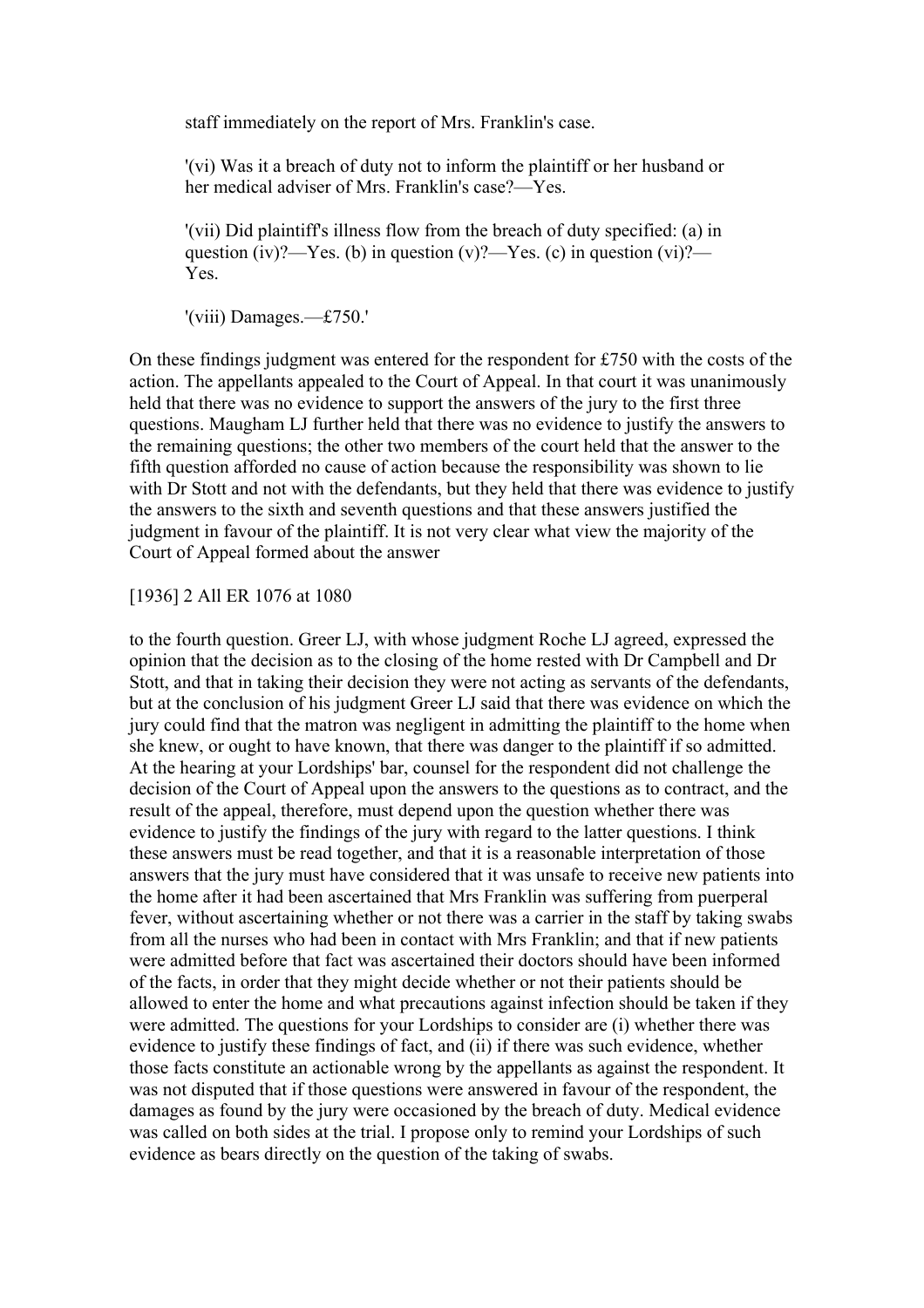The plaintiff's own doctor, Dr Thompson, said that after a case of puerperal fever the first step was to swab all throats and that the matron and staff should not be allowed to attend other patients until it had been ascertained that the swabs gave a negative result. Dr Stott said that he would find out by swabs taken from the nurses throats whether there was a carrier there, that there was always the possibility of a carrier, and that for that reason swabs ought to be taken. Dr Alison an eminent gynæcologist, who was called for the appellants, said that swabs should be taken from the noses and throats of all contacts, including nurses and friends, and sent for bacteriological examination, and all contacts up to 48 hours after the woman's child was born. In view of that evidence, it seems to me that the jury were amply justified in thinking

#### [1936] 2 All ER 1076 at 1081

that without taking swabs there was a grave risk that a carrier might be present, and that until that risk had been eliminated it was a dangerous thing to admit a new patient to the home. Counsel for the appellants explained that the reason why swabs were not taken was that when Mrs Franklin was removed from the home on 4 July the nurses were disinfected in the ordinary routine, and that when it was ascertained on 5 July that the case was one of puerperal fever, the disinfection on the previous day rendered the taking of swabs impossible. The jury might well have reached the conclusion that, while those circumstances explained the reason why swabs were not taken, they afforded no justification for admitting new patients until it had been ascertained whether there was a carrier in the home. They may well have thought that if the appellants chose to admit new patients into the home, without having been able to ascertain whether a carrier was present, they ought at least to have warned those patients, or their medical advisers, of the facts so that they might decide for themselves whether they would face the risk and, if so, of the precautions they would take to avoid the risk. Dr Thompson, for example, was emphatic in his view that, had he known the facts, even if his patient had been admitted into the home, he would have insisted that no one who had been in contact with Mrs Franklin should be allowed to take any part in her nursing. I am therefore clearly of opinion that there was ample evidence to support the conclusions of fact and that the first question must be answered in favour of the respondent. But it was contended on behalf of the appellants that even if there was negligence in continuing to admit new patients, and in not informing them of the facts, the responsibility rested upon Dr Campbell and Dr Stott and the defendants were not liable in law. I am unable to accept that view of the law. The appellants were carrying on a maternity home, and they were inviting prospective mothers to make use of the home for the purpose of their confinement. In those circumstances they owed a duty to those whom they invited into the premises to make those premises reasonably safe, or if there was any hidden danger of which they or their agents were or ought to have been aware, to give the persons so invited due warning of its existence. The appellants are, of course, a corporation and they can only act by agents. They appointed as their agents to manage this home the sub-committee of the maternity and child welfare committee, and that committee in turn looked to Dr Campbell and Dr Stott to advise them upon medical questions. But the duty is laid by law upon the appellants and they were responsible in law for the mistakes of their agents. I can see no difference in principle between the employment of a doctor to advise on medical questions and the employment of any other skilled person to advise upon other questions. In my judgment, the jury were amply warranted in finding that the home was dangerous, for the reasons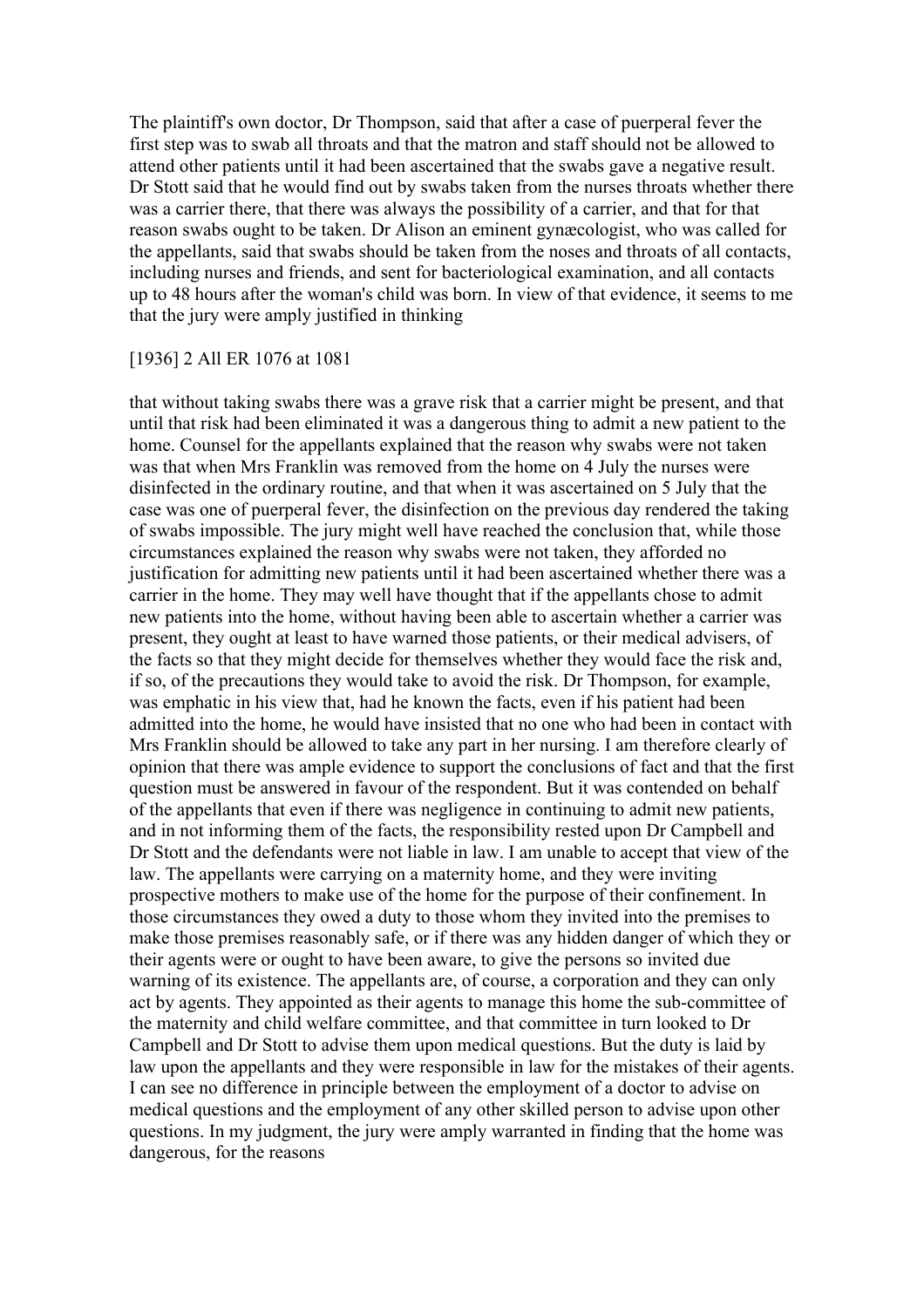### [1936] 2 All ER 1076 at 1082

which I have indicated, and that the plaintiff should have been warned of the danger, and it is no excuse in law for the appellants to say that they were misled by the mistakes of the agents whom they employed.

Reliance was placed by the appellants upon a series of cases in English and Scottish courts, in which it has been decided that where a public authority carries on a hospital that authority is not responsible to patients for mistakes in medical treatment or in nursing, provided that they have taken reasonable care to appoint competent doctors and nurses. The respondent challenged the correctness of these cases, and referred your Lordships to the recent case of Powell v Streatham Manor Nursing Home, to show that your Lordships' House gave judgment against the proprietor of a nursing home where the nurses employed by him had been guilty of negligence. It is true that the correctness of the earlier decisions is still open to review in your Lordships' House. But that review should only take place in a case in which the point is directly raised; the question as to the correctness and as to the limits of the doctrine is obviously one of great importance, both to those who are charged with the responsibility of carrying on hospitals and nursing homes, and to the public who make use of such hospitals and homes. In my judgment, those questions are not raised by the facts in this case and nothing that I have said must be taken as throwing any doubt upon the correctness of those decisions. The principle upon which those cases were determined is well stated in Hillyer v St Bartholomew's Hospital (Governors), in the judgment of Kennedy LJ at pp 828 and 829. Kennedy LJ expresses the opinion that the legal duty which the hospital authority undertakes towards a patient, to whom it gives the privilege of skilled surgical, medical and nursing aid within its walls, is an inference of law from the facts, and he holds that the responsibility of the hospital authorities is limited to undertaking that the patient shall be treated only by experts whether surgeons, physicians or nurses, of whose professional competence the governors have taken reasonable care to assure themselves, and further that those experts shall have at their disposal for the care and treatment of the patient fit and proper apparatus and appliances. It is obvious that, if that is the correct view of the relationship between the hospital authorities and their patients, there is no breach by the authorities of such duty by reason of the fact that a competent doctor or nurse is guilty of negligence or lack of due care or skill in their treatment of a patient. My Lords, it seems to me that this principle can have no application to the facts of this case. The appellants were not providing any medical attendance for the respondent and there is no complaint that the nurses were guilty of any lack of skill or care in attending her. The complaint is that the appellants invited the respondent to a home, which they ought to have known was in a dangerous condition, and that

# [1936] 2 All ER 1076 at 1083

they did not inform her of the facts which constituted the danger. In my judgment, there is nothing in the principle of the cases on which reliance is placed to absolve the appellants from their responsibility for that breach of duty. The reason why the hospital authorities were held not liable in Hillyer's case is because the doctors and nurses were held not to be acting as their agents or servants in the giving of medical treatment. There is no trace of any authority in those cases or elsewhere for the view that where a corporation acts by an agent, its liability for the mistakes of that agent is any less where the agent is a medical man than where the agent belongs to any other profession or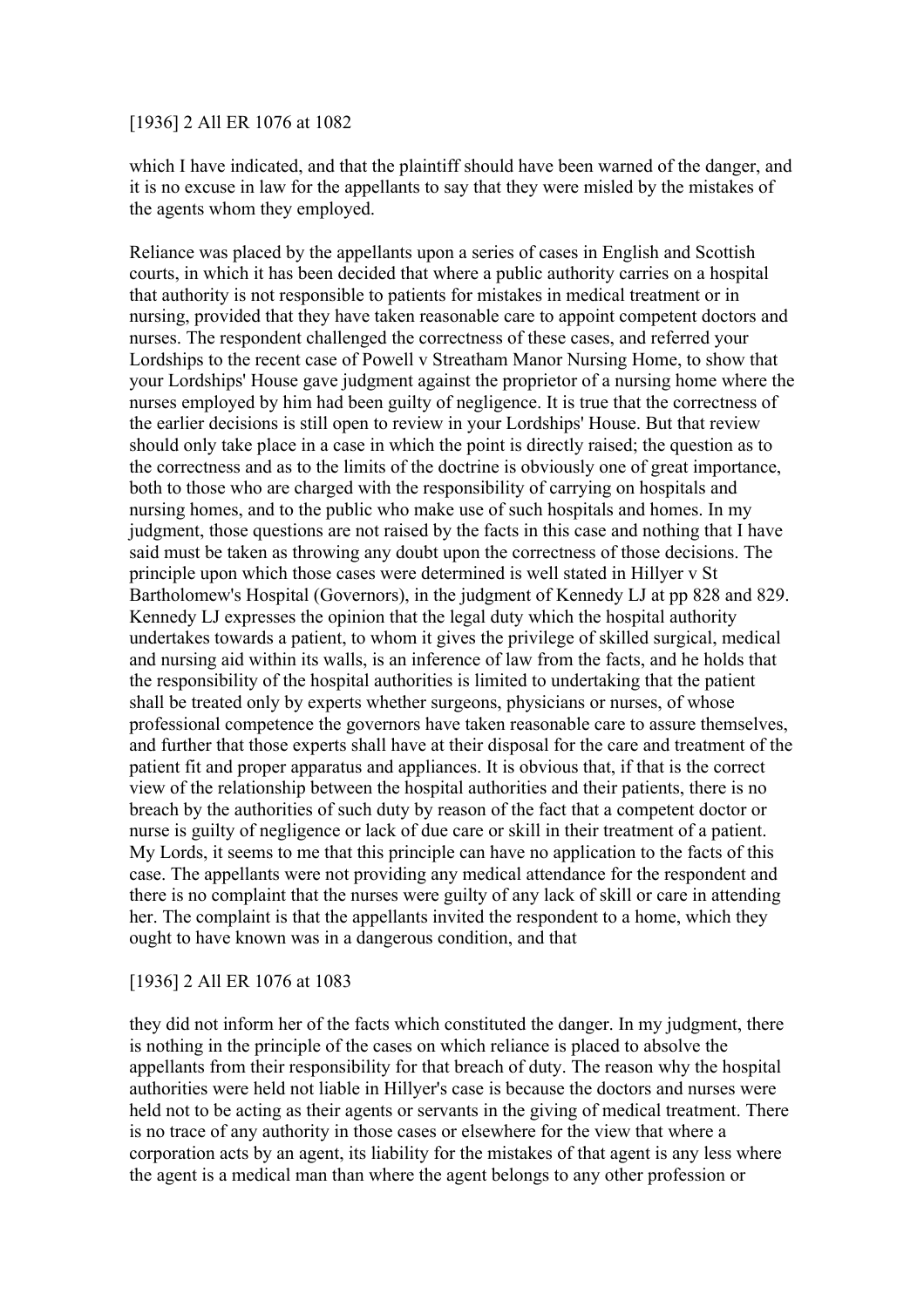calling. It follows that in my judgment the appeal fails and should be dismissed with costs, and I move your Lordships accordingly.

# VISCOUNT SANKEY.

My Lords, this is an appeal by leave of the Court of Appeal from an order of His Majesty's Court of Appeal (England) dated 8 February 1935, ordering the verdict given and judgment directed to be entered for the plaintiff on the trial of the action before Lawrence°J, to be affirmed.

The judgment of the Court of Appeal was a majority one, Greer and Roche LJJ, being for affirming the judgment and Maugham LJ, for entering judgment for the defendants.

The action was one for damages alleged to have been sustained by the plaintiff by reason of her contracting puerperal fever whilst in a maternity home at Cleethorpes belonging to the defendant county council. It was admitted on behalf of the defendants that the plaintiff contracted puerperal fever while she was in the home.

About January 1933, the plaintiff called at the nursing home, saw the matron, and told her that her doctor had recommended her to go to the home to be delivered of her baby, which she expected on 4 July, that she wanted a private ward, and that her own doctor would attend her. It is unnecessary to state in great detail the other facts of the case, but I take such as are necessary for my opinion from the judgment of Maugham LJ. They are as follows:

On 12 July at 11.30 pm, the plaintiff's husband rang up to say that she was expecting a proximate delivery. Someone on the telephone told them to come along, and she arrived with her husband shortly before midnight on that day. She was delivered on the following day, and a few days later she was found to have contracted puerperal fever, and thereby suffered substantial damage. Now, a Mrs Franklin had been a patient at the home. She was admitted on 30 June and delivered on 1 July. On the morning of 4 July she had a temperature of 100.4 deg, and suffered from pain. This was a case of puerperal pyrexia, which might be due to many causes, puerperal fever being one of them. She was being attended by her own doctor, Dr Deighton. He diagnosed

# [1936] 2 All ER 1076 at 1084

the case as one of appendicitis. In the evening the fever rose to 105 deg and Dr Deighton, after attending the case with his partner, who agreed with his diagnosis, had the patient removed to the Grimsby and District Hospital. This was duly reported to Dr Stott and the disinfection precautions of fumigation and spraying, usual in every case of puerperal pyrexia, were taken on that day. On the patient reaching the hospital the case was diagnosed by Dr Chapman as one of puerperal fever. On 5 July that opinion was reported to the matron of the home and by her to Dr Stott and by him in turn to Dr Campbell. Dr Stott called himself at the home and gave detailed instructions on 5 July as to what was to be done as regards disinfecting the wards, the clothes, and so forth. The whole staff had already had disinfectant baths and were gargling their throats with disinfectant. Nurse Siddle, who had delivered Mrs Franklin, was put off her duty for 48 hours and came back on 8 July. It is important to observe that Dr Stott was quite satisfied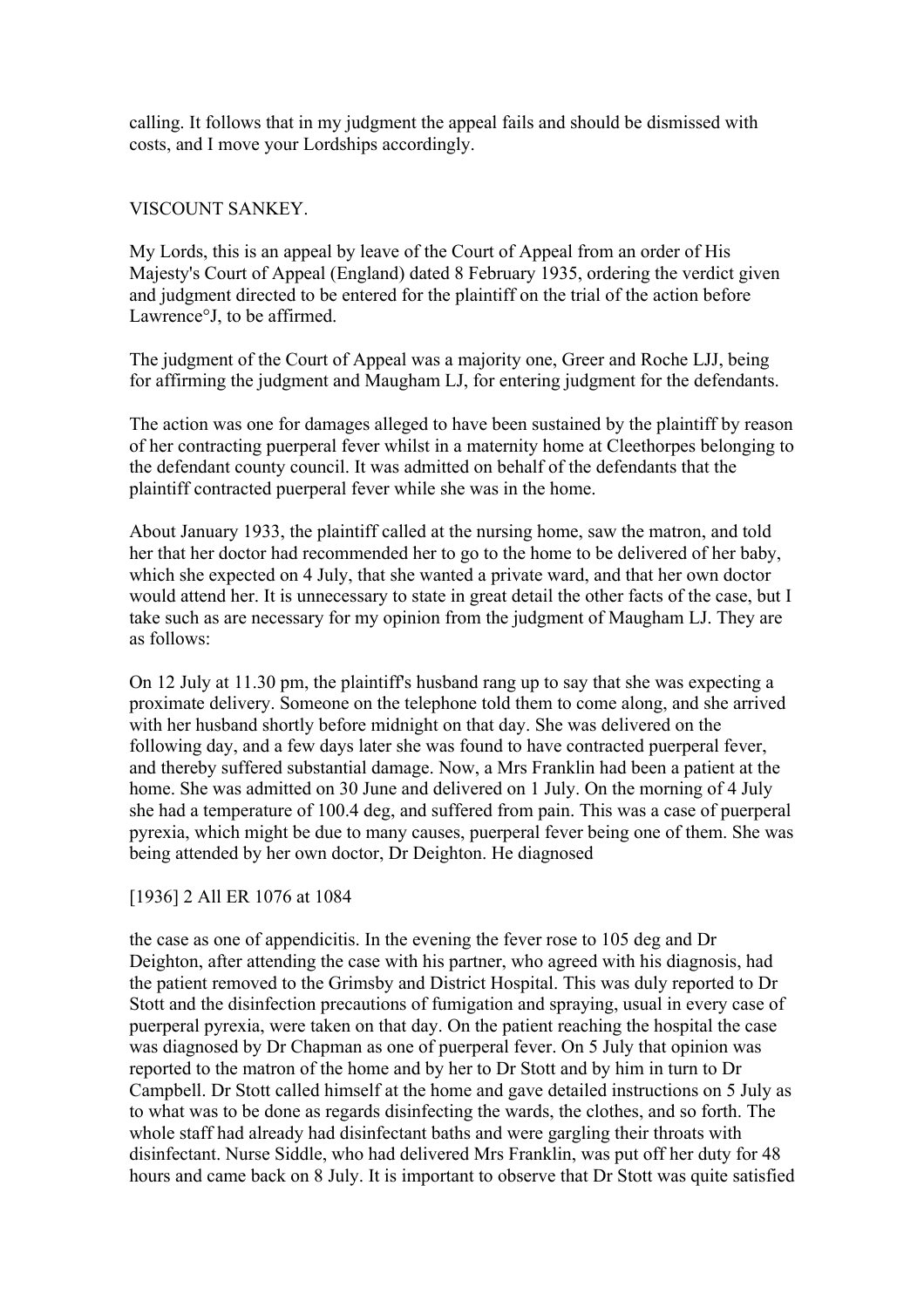with the precautions taken, and directed special precautions to be taken as regards the Gray Ward, where Mrs Franklin had been while she had a temperature, and it was kept closed till 11 July. He never suggested closing the home to further patients and has given evidence that he thought such a course, as also the giving of a warning to anyone, was quite unnecessary.

On 12 July another patient, Mrs. Fleming, who had been admitted on 9 July and delivered shortly afterwards, had a temperature which was diagnosed by her doctor, a Dr Montgomery, as due to erosion of the cervix. The case was reported to Dr Stott and the usual disinfectant precautions were taken as in every case of temperature over 100.4 deg, whatever its cause. The illness of Mrs Fleming was never diagnosed at the time as a case of puerperal fever, and the fever was a not unusual symptom, and Dr Stott saw nothing alarming about it. It is, however, possible that it was a case of mild puerperal fever.

On the evening of 12 July at about 11.30 pm, the plaintiff's husband rang up the home and said she was coming in at once and she and her husband arrived at the home a little before midnight. She said that she was expecting a private ward, but she was told there was not a private room available, and after some conversation she agreed to share a room with other patients and was put in ward 7 (the separation ward) with Mrs Fussey and Mrs Ladlow, who had both arrived on that day. The home was then full. The plaintiff was expecting immediate confinement and was taken to the labour room, the name given to the surgical room where all confinements take place, but was brought back when it became apparent that the birth was not quite imminent. Her doctor was Dr Williamson, but he was not available, and his locum tenens, Dr Thompson, delivered her on the night of 13 July, the matron and another nurse (Holmes) being present. After confinement she was

#### [1936] 2 All ER 1076 at 1085

removed to the Grant Ward, where Mrs Fussey and Mrs Ladlow were by that time. By that time and on 15 July everything was normal in the home. Mrs Towle and Mrs Cudmore, who had been in the ward with Mrs Franklin, had developed no symptoms of fever or illness. The matron, Dr Stott and Dr Campbell did not think that any risk of infection from Mrs Franklin was left after the various measures of disinfection. That unfortunate lady, however, died on 13 July, in Grimsby Hospital; the jury was plainly taking the view that she died of puerperal fever and there was ample evidence to justify that view. On the morning of 16 July, Mrs Fussey and Mrs Ladlow developed temperatures and in the afternoon Mrs Johnson and Mrs Hardy also did so. Mrs Fussey and Mrs Ladlow were taken out of the Grant Ward, leaving the plaintiff alone there. It was a Sunday. The matron first spoke to Dr Montgomery, who was visiting a private patient. She then telephoned to Dr Stott, who was out, and then to Colonel Stephen, a consulting obstetrician appointed by the defendants. He came and recommended that the four ladies mentioned should be taken by ambulance to the Scarthoe Road Infirmary. On 17 July the plaintiff had a temperature of 102.4 deg. Her own doctor, Dr Brown, a partner of Dr Williamson, came in and gave instructions as to her treatment. Dr Stott and Dr Campbell both came on the morning of 17 July and it was decided to close the home to fresh patients for the time, for the events of 16 July had showed that they had to deal with an outbreak of puerperal fever. The plaintiff had contracted the disease and was removed on the 20th. It may be added that between the time Mrs Franklin was delivered and the plaintiff was delivered there were 17 women delivered at the home. Of these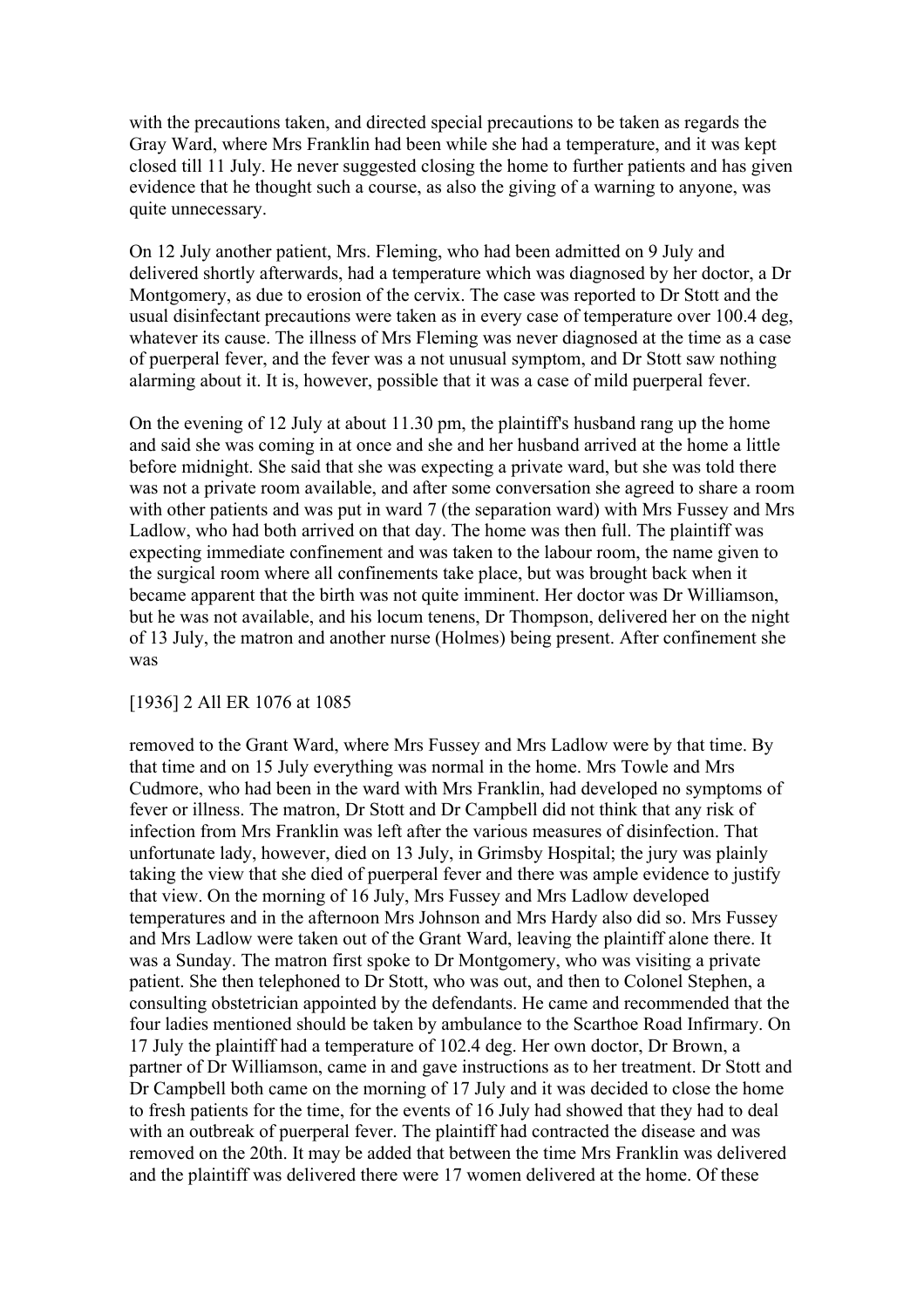women five, including Mrs Franklin, had puerperal fever, and Mrs Fleming may possibly have had it. Two died, Mrs Franklin and Mrs Fussey (and her baby). Ten were free from any illness.

These being the facts, the trial judge left a number of questions to the jury. Question (iv): Was it a breach of duty not to refuse admission to the home of new patients from 5 July onwards? The jury answered "Yes."

(v) Was there any breach of duty in the administration of the home from 4 to 20 July? If so, in what respect? Answer: "Yes. Swabs should have been taken from the staff immediately after the report of Mrs Franklin's case."

(vi) Was it a breach of duty not to inform the plaintiff or her husband or her medical adviser of Mrs Franklin's case? Answer: "Yes."

(vii) Did the plaintiff's illness flow from a breach of duty under questions (iv), (v) or (vi)? Answer: "Yes."

(viii) Damages. Answer: "£750."

Now, the Court of Appeal were unanimous in thinking that there was

[1936] 2 All ER 1076 at 1086

no evidence upon which the jury could answer questions (iv) and (v) in the affirmative, Greer LJ stating, before dealing with the last two questions: "I think I ought to deal with the learned judge's decision that the defendants were responsible for any negligence which might be established on the part of Dr Stott." The learned Lord Justice then discussed the case of Evans v Liverpool Corpn, and said that in his judgment the decision of Walton°J in that case applied to the present case. He added that the decision of Walton°J was approved in the Court of Appeal in Hillyer v St Bartholomew's Hospital. We had the advantage of having these cases cited to us, together with the case of Hall v Lees.

The learned counsel for the appellants in my view correctly summed up the law as laid down in those cases in the following way: "In the case of a nursing home conducted by local authorities, the local authority is not responsible for negligence of doctors, matron or nurses while acting in the exercise of their professional functions and knowledge." He added that each of the matters found against the defendants in the present case were matters involving exercise of professional knowledge or skill, and that even if it can be said it was an act resulting from the exercise of purely administrative duty, there was no evidence upon which the jury could find a breach of duty or negligence.

Speaking for myself, throughout the case I have felt considerable embarrassment flowing from the fact that the Court of Appeal found that there was no evidence to support the verdict of the jury under question (iv), but there was evidence on which they could come to the conclusion they did in answer to question (vi). But as the learned counsel for the respondents told us that he did not rely upon the answer to question (iv), it is unnecessary to pursue that matter further. The appeal in your Lordships' House must, therefore, depend upon the position caused by the evidence and the answer to question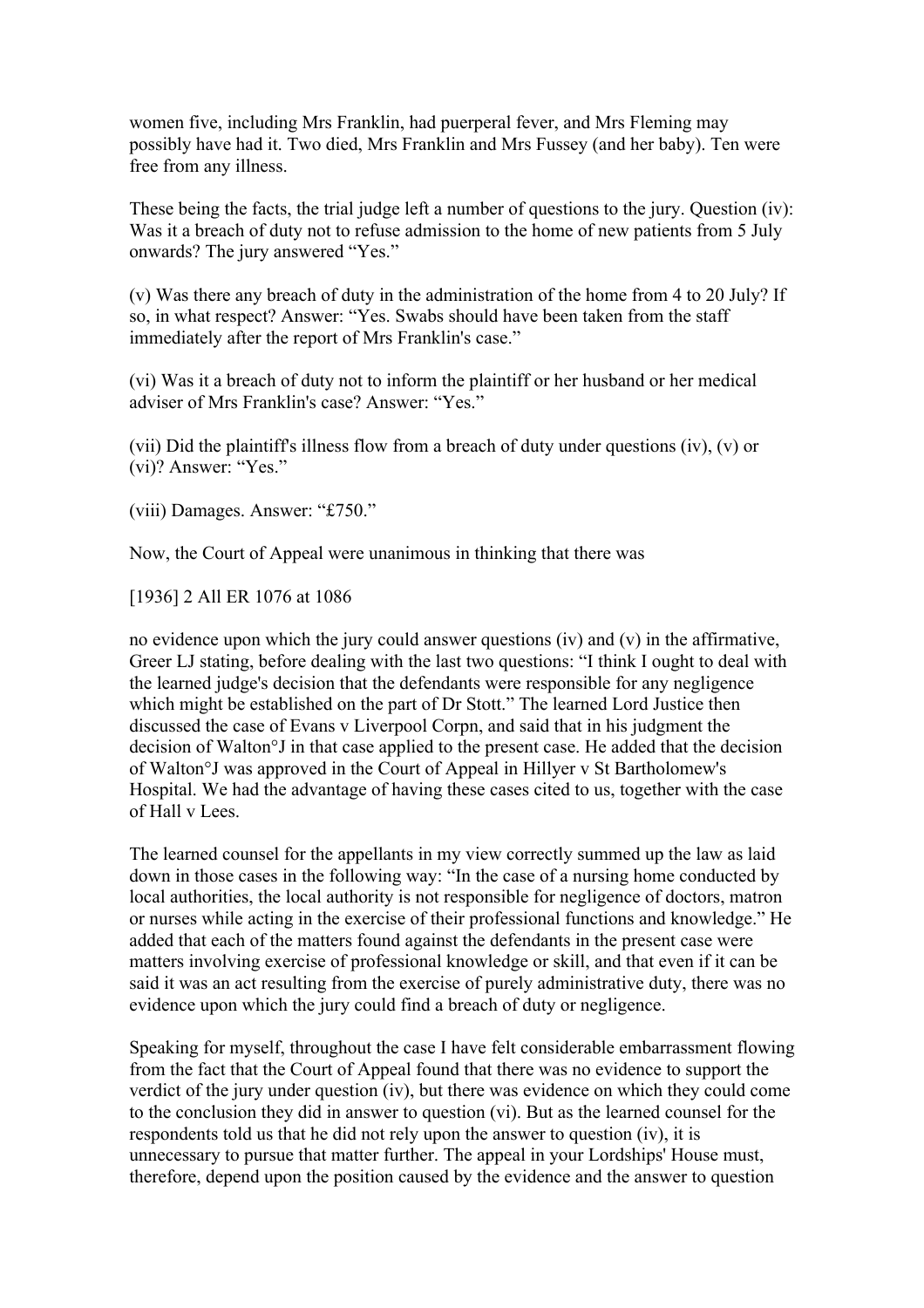(vi). In these circumstances it is not necessary for me to go at length into the decisions to which I have already referred. I should like, however, to point out that great care must be taken in considering those decisions and bearing in mind the consequences which flow from a breach of contract and the consequences which flow from a tort. In some cases it may make no difference whether the action is laid in contract or tort, as in the familiar one of a passenger travelling by a train and being injured by the negligence of the railway company, he can rely on the contract to carry safely or upon the tort caused by the negligence of the railway company in not carrying him safely.

In Hall v Lees, I doubt whether any general principle was involved. The question really turned upon the documents—what was the contract? Was it a contract to nurse or a contract to provide competent nurses? Evans v Liverpool Corpn was approved and followed.

#### [1936] 2 All ER 1076 at 1087

Hillyer v St Bartholomew's may be said to establish the doctrine that a defendant is not liable for the negligence of a doctor while acting in the exercise of his professional functions and knowledge. Indeed, Farwell LJ puts it rhetorically as an example, that when once the doors of the operating theatre are closed upon them for an operation the doctors and nurses present in the operating theatre are no longer the servants of the authority. I am far from saying that this is not the proper legal result, but I should add that it may be necessary to de-limit the frontiers of liability. There may be some cases where a doctor, a matron, or a nurse is clearly doing an act in his or her professional capacity: there may be other cases where a matron or nurse, and as I think even a doctor, may be doing an act not in his or her professional capacity. It may be that on one side of the line you may have acts which are clearly professional for which a local authority would not be liable. On the other side, acts which are clearly administrative or of some other character than professional which might make the authority liable: and there may be difficult cases on the border line. But it is not necessary to discuss or lay down the law on these subjects, having regard to the answer of the jury to question (vi).

The jury have found that it was a breach of duty not to inform the plaintiff, or her husband, or her medical adviser of Mrs Franklin's case. Can that be supported either in law or fact?

In cases of this character, so far as they are based on negligence, the plaintiff has to show that she contracted the disease by reason of negligence of persons for whose acts the defendants were responsible, and this requires proof that the plaintiff has suffered injury by reason of a breach of duty amounting to negligence on the part of some person or persons employed at the home, and consequently that the acts amounting to breach of duty were acts done as the servant to or agent of the defendants.

What, then, is the duty cast upon a local authority in a case like the present? In my view it is their duty to provide a home reasonably fit and to provide proper accommodation in it, and if there have been circumstances known to them which might render the home not so fit, it is their duty to warn a person proposing to enter the home, of such circumstances. There is no absolute warranty that the home shall be fit. The question whether there has been negligence or breach of that duty is one for the jury on proper evidence. Was there in this case evidence upon which the jury could find as they did? I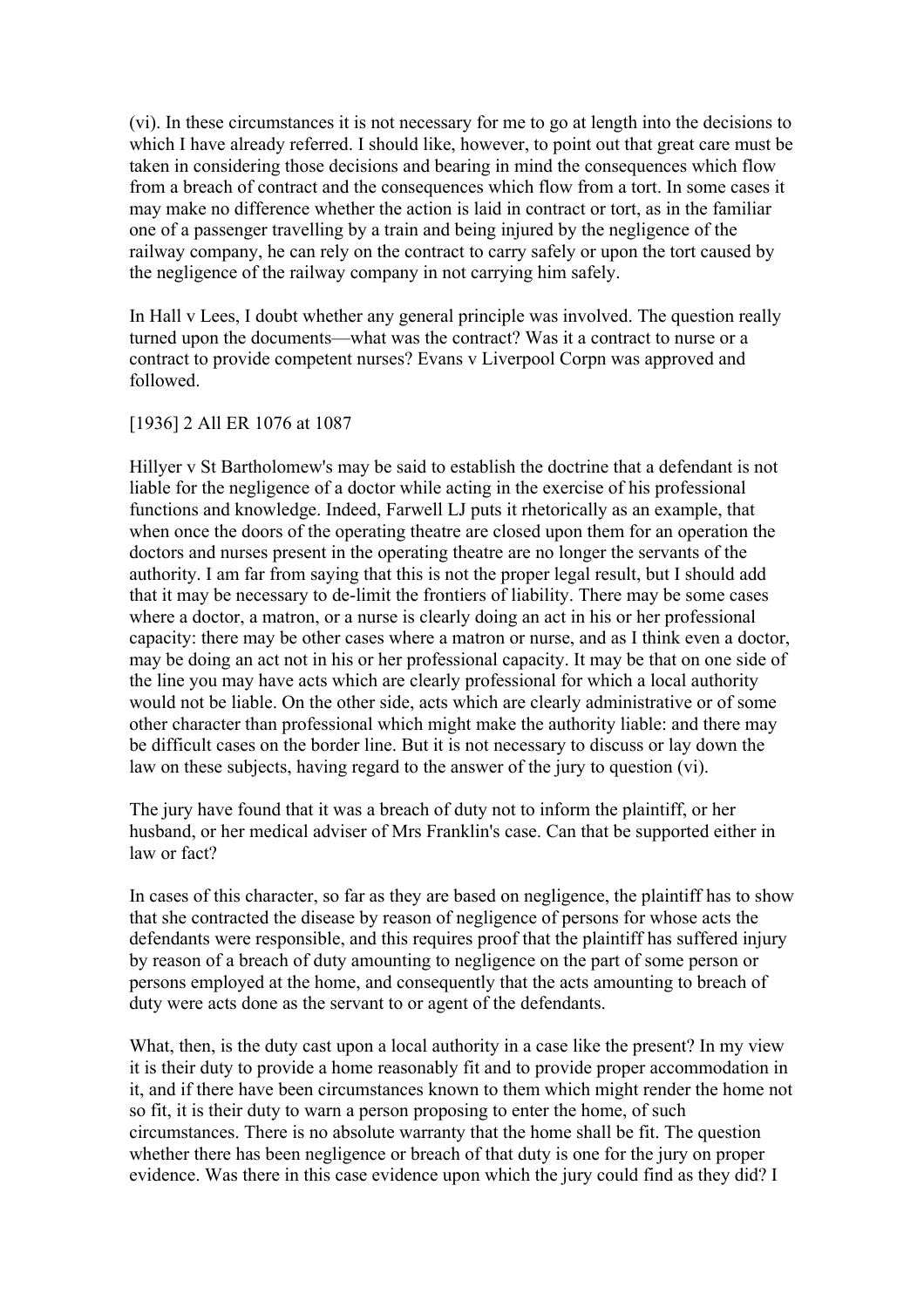think there was. First it is suggested that it was quite impossible to give the lady any warning when she arrived at midnight on 12 July. If the only fact had been that she arrived as an emergency case, without any previous notice, different considerations might arise, but those are not the facts in the present case. The plaintiff had given notice that she was coming in

#### [1936] 2 All ER 1076 at 1088

months before, and that she was coming in early in July, and upon 5 July the matron knew that Mrs Franklin was suffering from puerperal fever, and there was no reason why notice should not have been sent then.

It may then be asked to whom ought they to have sent notice? To have sent notice to a woman herself in such circumstances might have made her unduly nervous, but it was open to the jury to find, as I think they must have found, that notice ought to have been sent to her husband or to her medical adviser, and they probably did come to the conclusion, from the evidence of her doctor, that if such notice had been given she would never have come to the home at all.

As Roche LJ put it in his judgment:

'I confess, however, that when I consider what in comparable circumstances would be expected, and would I think generally be done by private hosts and by those responsible for private nursing homes, and even by agisters and livery stable keepers in the care of infectious animal disorders, I cannot regard the difficulties (i.e., the difficulties of giving notice) as serious, still less as insuperable. Speaking for myself, I should think that communication to the doctor or husband, or both, was the proper course, and that any time would do—the earlier the better—before admission. With regard to the difficulty the plaintiff would have been in, this, I should imagine, could have been overcome by the adoption of the method employed by countless women in all circumstances of life namely confinement in her own home and attendance by a doctor and a private or district nurse, or in an extreme emergency by an experienced friend or neighbour.'

Again, it might be asked: "Would a local authority always have to give notice of a case of puerperal fever having occurred in their home?" That again is a question of fact for the jury. There may be cases where it was said that there was no evidence upon which the jury could come to the conclusion that there had been circumstances which made the home not reasonably fit. For example, supposing 20 years before the patient arrived there had been a case of puerperal fever, but that there had never been another case since. Or, again, supposing there had been a case of puerperal fever, say, two or three months before the plaintiff came in, and supposing that the local authority had then shut up the house for some weeks and had it fumigated, it might well be that there was no evidence upon which a jury could find that there were circumstances which rendered the home not reasonably fit for its purpose, or that the failure to warn a person who proposed to enter the home was negligence or a breach of duty but everything depends upon the facts of the case, and I cannot help thinking that, having regard to the incident of Mrs Franklin, and all the surrounding circumstances connected with it, it was a case where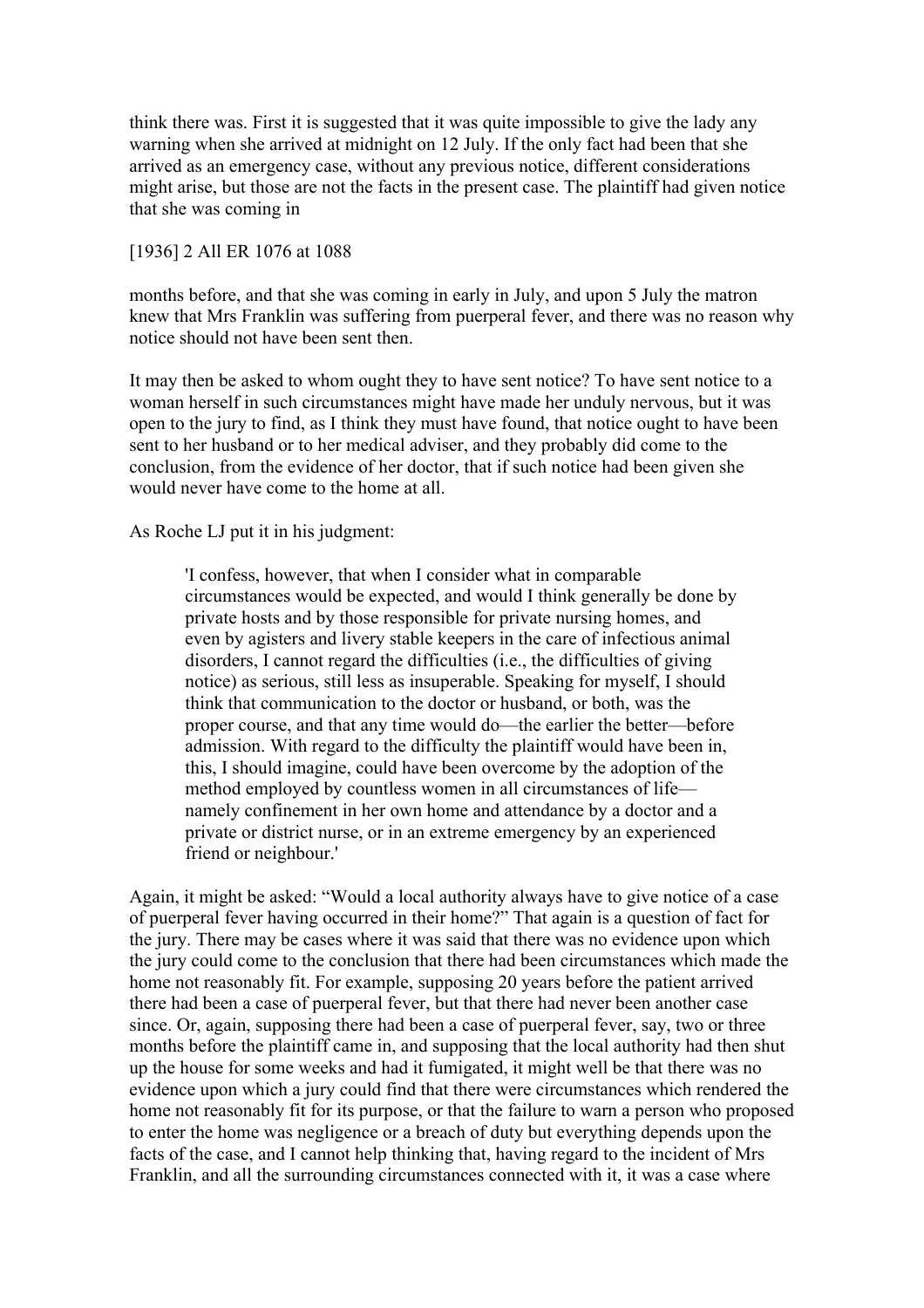the jury could rightly and properly find that it was a breach of duty and neglect on behalf of the defendants not to give the plaintiff notice of Mrs Franklin's case. It seems to me

# [1936] 2 All ER 1076 at 1089

they took the risk of things being all right, and they were not entitled to take that risk.

Then it was said that they are covered by the professional advice of the doctors that fumigation had been properly resorted to. In my view that does not affect the liability under this head. I agree with the majority of the Court of Appeal in thinking the matron ought to have given warning, and I further think that the doctors ought not necessarily to have given notice themselves to incoming patients, but to have caused notice to be given.

For these reasons I think the appeal should be dismissed. I need not refer to the application for a new trial. It was not seriously pressed, nor should it succeed.

# LORD RUSSELL OF KILLOWEN.

My Lords, as this case was presented in the courts below, I would have said that not one of the findings of the jury in answer to questions (iv), (v) and (vi) was supported by any evidence: and I would have agreed with the judgment of Maugham LJ. Your Lordships, however, think that the findings of the jury read together may be interpreted as meaning that there was negligence on the part of those who represented the defendants at the home, in admitting the plaintiff without first informing her doctor that in fact no swabs had been taken from the staff. If the answers can be so interpreted and there was any evidence upon which the jury could come to that conclusion, this appeal must fail. For myself I feel grave doubts whether this is the true interpretation of the jury's answers, but I am not prepared to say that it is not a possible interpretation. I feel the same doubts as to the existence of any evidence to support such a finding. The majority of your Lordships, however, have been able to detect some such evidence in the shorthand notes; and in view of this fact I find it difficult, if not impossible to say that the jury were entirely without materials upon which to base their finding. In the result I am prepared to concur, but without enthusiasm, in the motion proposed.

# LORD MACMILLAN.

My Lords, the appellants are responsible in law for the due administration of the institutions which they carry on in the performance of their statutory duties or in the exercise of their statutory powers. This responsibility extends to the actings of those through whose agency they perform their duties or exercise their powers. Consequently if the respondent's unfortunate experiences in the Cleethorpes Maternity Home were due to the negligence of the appellants' agents or servants in the conduct of the home the appellants are answerable. It must be shown that the appellants owed a duty to the respondent, that the agents whom the appellants employed to perform that duty on their behalf were negligent in the discharge of it and that the injury

[1936] 2 All ER 1076 at 1090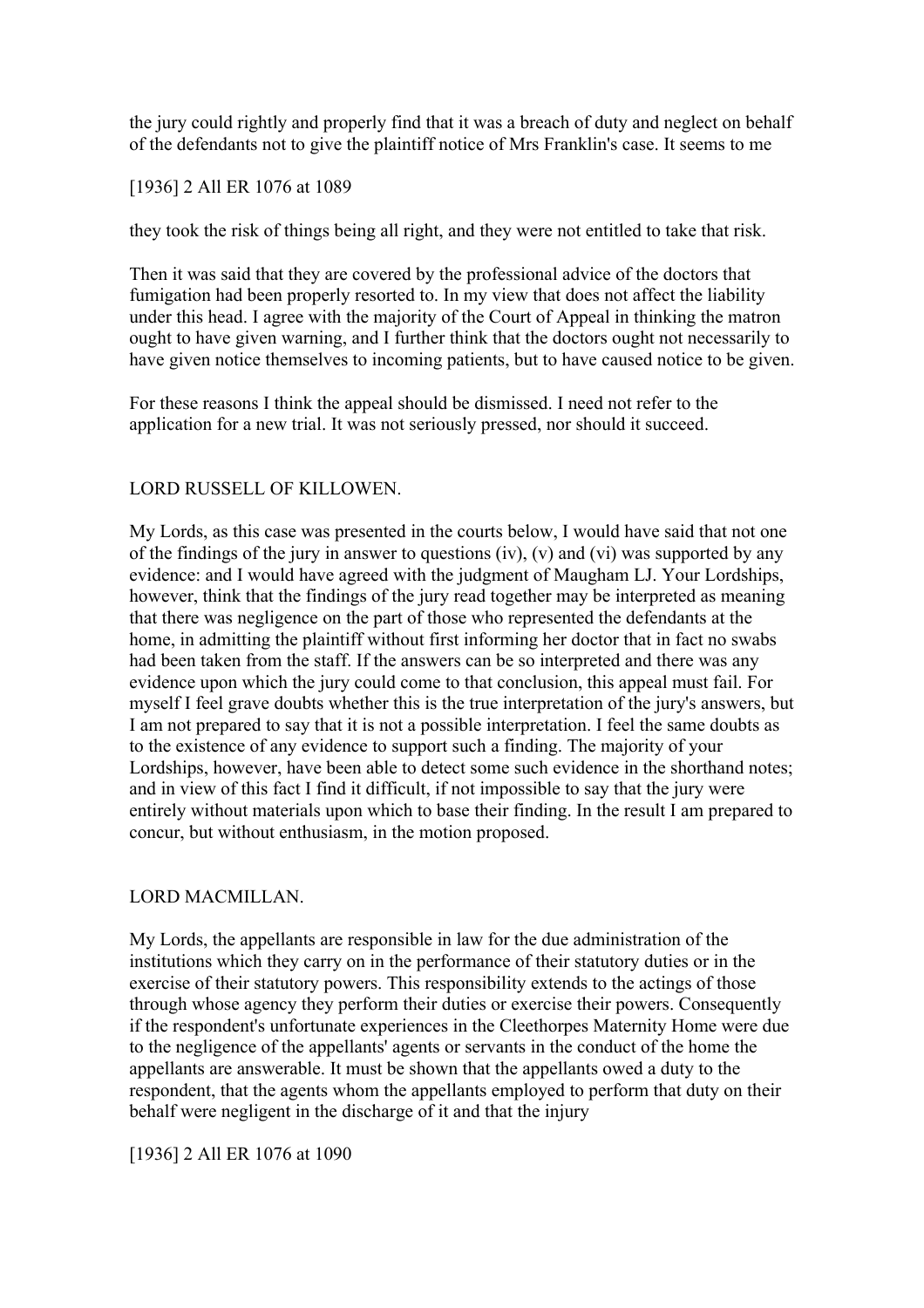suffered by the respondent was directly attributable to such negligence. The respondent was received into the appellants' maternity home when, as the event proved, it was not safe owing to the existence of infection. It was undoubtedly owing to the presence of that infection that the respondent contracted puerperal fever in the home. These facts by themselves are not sufficient to impose liability on the appellants to compensate the respondent. The appellants do not warrant that their maternity home is safe. It must further be shown that the appellants through their agents or servants acted negligently in the matter of the admission of the respondent to the home while it was in an infected condition. If the appellants' medical officers or matron thought that there was any risk of infection in the premises—and I include, of course, any risk of infection from the nurses and attendants in the premises—I think it was plainly their duty to warn the respondent or her husband or her doctor of the possible danger. They had taken what they conceived to be adequate precautions to ensure disinfection, and no doubt honestly believed that there was no danger in admitting the respondent and consequently no necessity to give any warning. There was, however, evidence to the effect that the precautions taken were not adequate and that the medical officers and matron ought to have known of the element of danger present, and ought to have given warning of it. If the jury believed this evidence, as they appear to have, they were entitled to find that there had been negligence on the part of the appellants' representatives in admitting the respondent to the home without any warning. There was also evidence that if such warning had been duly given the respondent would not have sought admission to the home.

The appellants' main defence was that the question whether the home was or was not free from infection was a medical question upon which they were not competent to pronounce and upon which they had necessarily to rely on their professional advisers. If the latter advised wrongly, the appellants claimed that they were under no liability for the consequences of such wrong advice. Now, I do not doubt that in matters relating to the medical or surgical treatment of patients in a home or hospital the lay administrators of the institution cannot be held liable for the mistakes or negligence of the physicians or surgeons whom they employ, provided that they have been selected with due care. There are authoritative decisions to that effect. But the present case does not relate to a matter of professional treatment. The question was one of the safety of the premises for the admission of the public, and while the appellants may well say that they could not themselves as laymen know whether there was any danger of which intending inmates should be warned, nevertheless I do not think that they can escape responsibility for the negligently mistaken view of their medical officers and matron on this point, any more than they could escape responsibility

# [1936] 2 All ER 1076 at 1091

for a dangerous state of the drains in the home merely because their sanitary inspector had reported them to be in order. The appellants have a duty to take by themselves or their officers all proper steps to keep the premises safe for the admission of the public, or if they have not done so either to exclude the public altogether or at least to warn them of the danger.

There being evidence on which the jury could find that there was negligence on the part of those for whom the appellants are responsible in not knowing, as they ought to have known, that in admitting the respondent to the home they were exposing her to the risk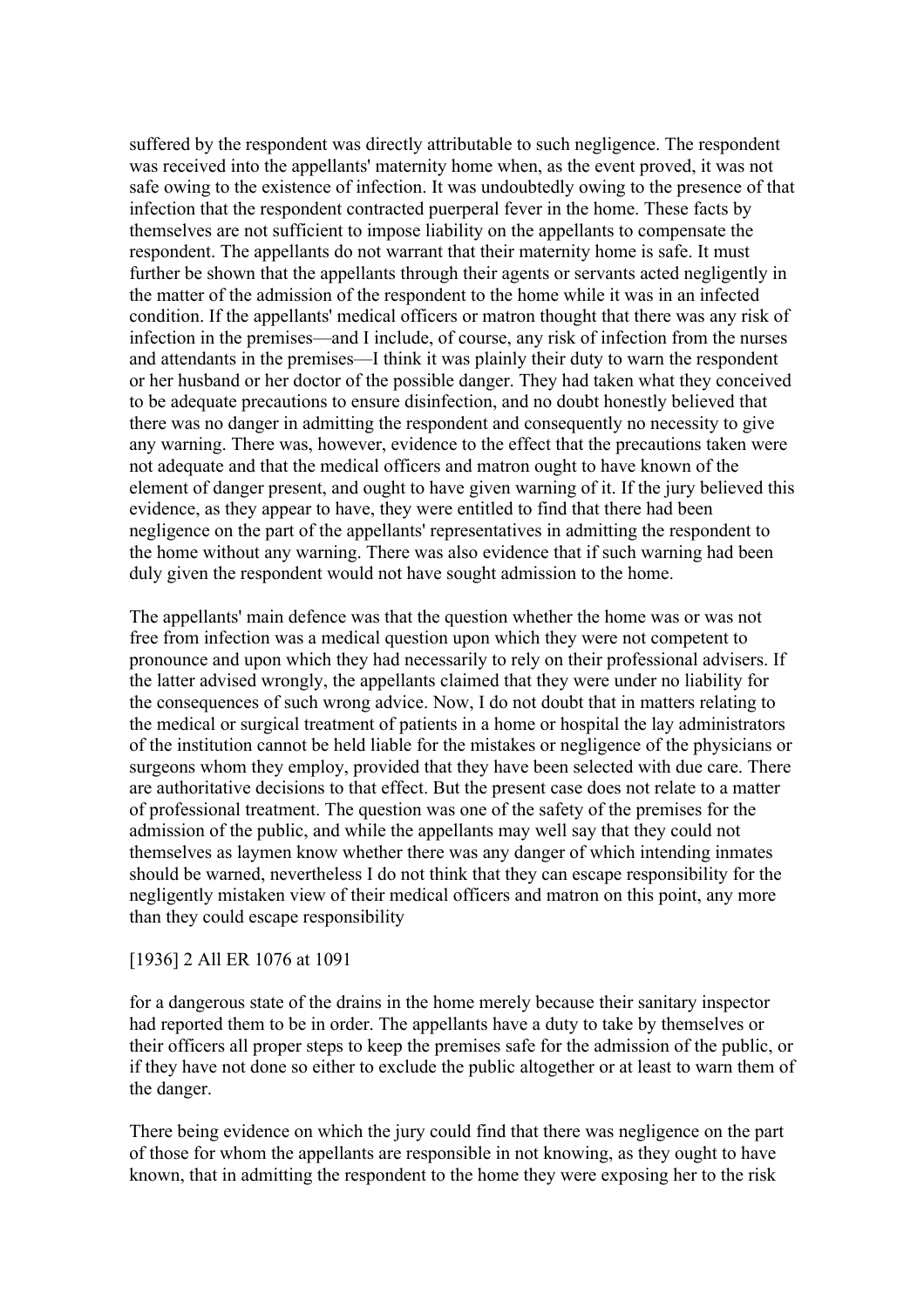of infection and consequently that there was negligence in not giving warning of that risk, I am of opinion that the verdict of the jury, so far as upheld by the Court of Appeal, must stand.

# LORD WRIGHT MR.

My Lords, I agree with the opinion of Viscount Hailsham LC. I shall merely add a few observations out of respect to those who have taken a different view.

The case on behalf of the appellants is that in the matters in question the appellants owed no duty to the respondent, and that accordingly the findings of the jury must be set aside. I disregard the further contention that in any case the findings were without any evidence or any evidence on which a reasonable jury could find as they did. No doubt the evidence was conflicting and no doubt the jury might have come to a different conclusion on the evidence. But in my opinion there was reasonable evidence on which they could find as they did. I am here only dealing with the answers to questions (iv) and (vi) and also to question (vii) which deals with damage.

Now, it is true that the answers (iv) and (vi) and each of them cannot stand if the duty which the answers presuppose did not exist between the appellants and the respondent. Whether the duty did or did not exist is a matter of law, which the court must decide on all the relevant facts.

Answer (iv) I understand to mean that according to the view of the jury the appellants by themselves or their agents knew or ought to have known that the home was not in a fit state to receive the respondent and involved a risk of infection because the premises or fittings or the staff or all of them had not been properly disinfected and hence she should not have been admitted.

Answer (vi) I understand to mean that in any case the appellants by their servants or agents knew or ought to have known of the risk of infection, and should have warned the respondent's doctor (and perhaps herself or her husband) of the risk, so that the doctor and the respondent could decide whether to take the risk. The jury obviously believed the evidence of the respondent, her husband and her doctor, that if warned

# [1936] 2 All ER 1076 at 1092

they would not have entered the appellants' home but would have sought accommodation elsewhere for the birth.

As to answer (iv), it might at first sight seem that on general principles there was a duty on those who operate a home such as that of the appellants for the reception of patients in order to be delivered, to exercise due care and skill by themselves and their servants to avoid receiving patients into their home so long as there was danger of which they knew or ought to have known of infection of puerperal fever, a serious disease which is extremely infectious and liable to be attended with grave and perhaps fatal consequences. I do not put the obligation as high as that of a warranty; but the gravity of the risk must emphasise the gravity of the precautions proper to be taken to guard against it. The existence of the duty seems to follow from the general rules of the law of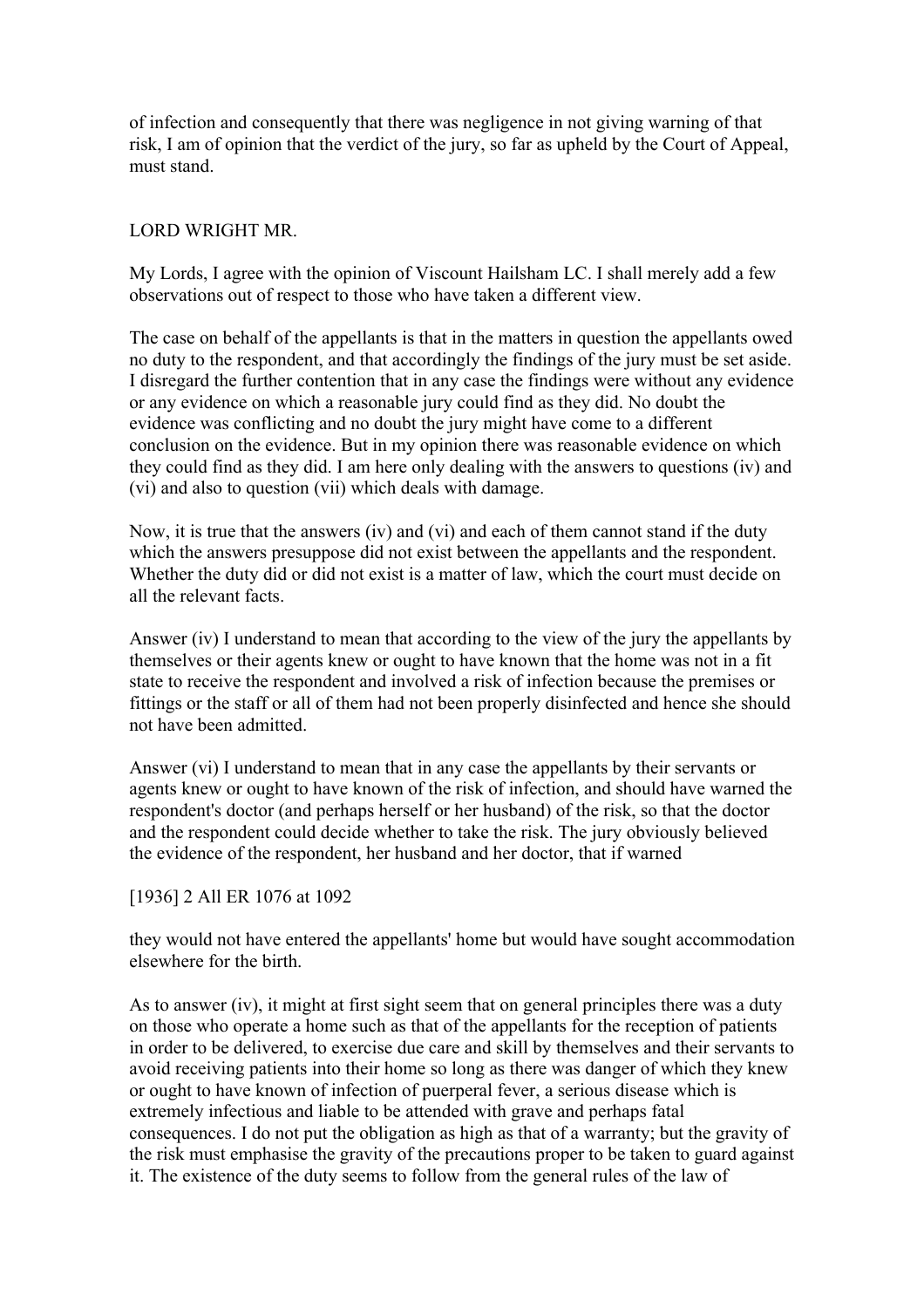negligence now that the forms of action have been abolished and it is recognised that negligence is an independent tort, it is not necessary to consider if the duty is to be based on contract (there was a contract in this case between the appellants and the respondent) or whether it is based simply on the relationship between the parties, that is, on the respondent placing herself in the home and the appellants undertaking to receive her. I merely refer to this matter because of certain arguments addressed to your Lordships. I shall only add that though there was consideration in the facts of their case, the position would have been the same if the service had been voluntary. The duty arises from the fact that the respondent entrusted herself to the appellants' care and custody as regards hospital accommodation and nursing, which the appellants were holding themselves out as prepared to furnish; similarly a surgeon who undertakes a gratuitous operation owes in performing the operation a duty of care and skill to the patient.

Answer (vi) deals with a duty which though analogous in principle is narrower in content. The appellants, who knew or ought to have known of the risk, should have given the respondent or her doctor the opportunity of deciding whether or not to run the risk. If they knowingly took the risk, they could not as against the appellants have complained of the consequences of their own act and volition. If the answer to question 6 is supported, it is enough by itself to justify the judgment for the respondent.

But on behalf of the appellants it has been contended they are free from all liability in the matter because the decision not to close the home or not to warn the patient before she is received, depended on questions of medical or hygienic skill and knowledge, in regard to which the appellants or their sub-committee were not competent to form an opinion, but were necessarily guided by their professional advisers, Dr Campbell, the county medical officer of health, and Dr Stott, the assistant county medical officer of health, who was medical superintendent

# [1936] 2 All ER 1076 at 1093

of the home, and the matron and nurses, about all of whom no reflection was made as to their competence.

In general, those who engage in an undertaking the actual conduct of which involves expert scientific or professional skill and knowledge which the principals do not possess, cannot escape liability to outsiders who are injured by the negligence of those who advise or act for the principals, on the ground that they, as principals, are laymen and must necessarily be guided by or act through experts. Most big concerns are managed by committees of business men who neither have nor profess expert knowledge: if this contention were to prevail in general, it would practically nullify liability of principals for their agents over a large area. But it is claimed that this is so in regard to hospitals and similar institutions. That immunity cannot be claimed by such institutions because of their character as such. I need only quote a short passage from the judgment of Farwell LJ in Hillyer v St. Bartholomew's Hospital Governors, at p 825:

'It is now settled that a public body is liable for the negligence of its servants in the same way as private individuals would be liable under similar circumstances, notwithstanding that it is acting in the performance of public duties, like a local board of health, or of eleemosynary and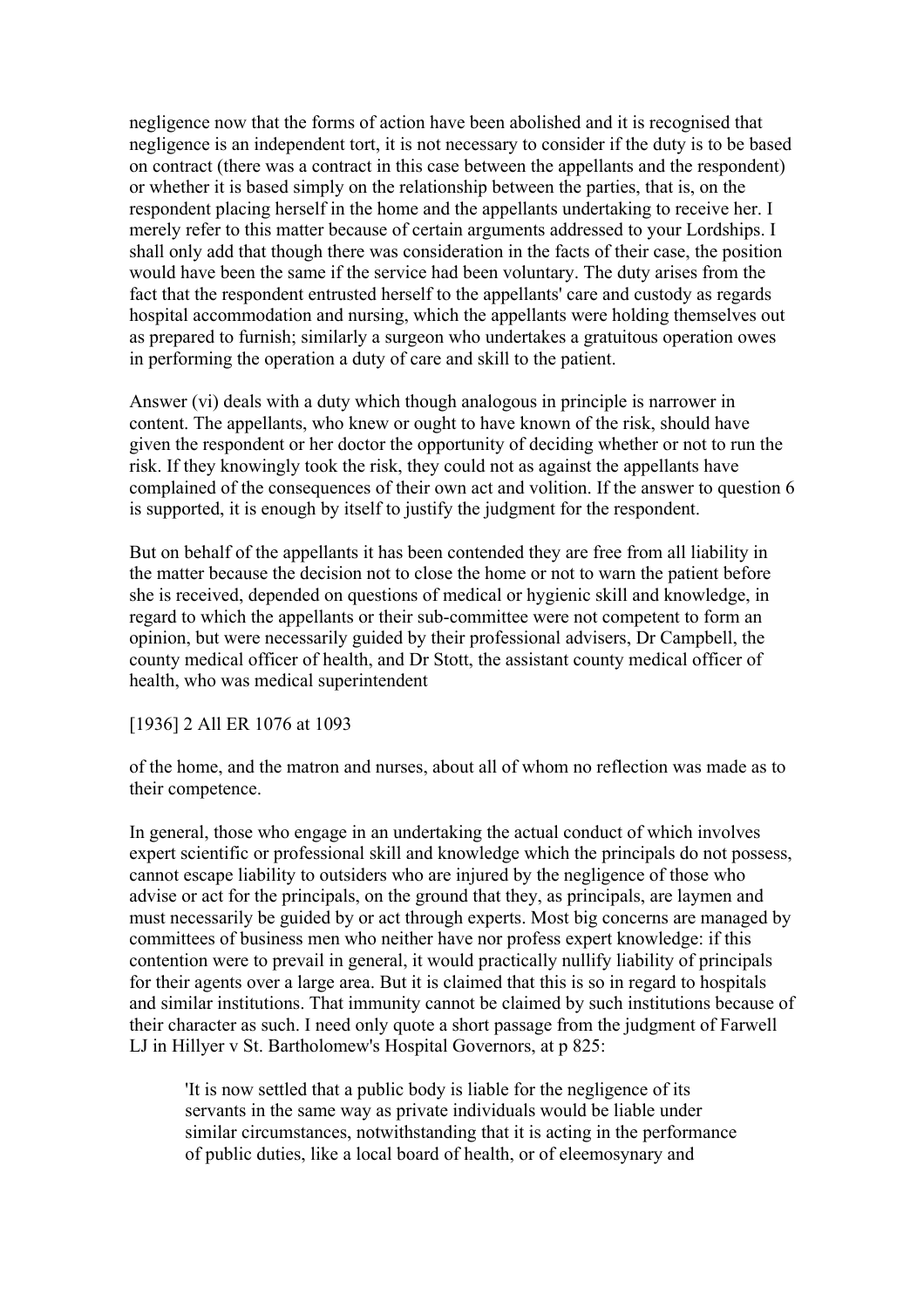charitable functions, like a public hospital.'

But the appellants rely on the statement of the duty of the hospital to the patient in the facts of that case as applying to the circumstances of the present case. It is important to observe exactly what that case decided. The plaintiff underwent an operation, a surgical examination under an anaesthetic, at the hospital; there was evidence sufficient to be submitted to a jury if the defendants could in point of law properly be held responsible to the plaintiff for injury caused to him by negligence on the part of the surgeons and nurses engaged in the surgical examination to which the plaintiff submitted in the hospital of which the defendants are the governors. I quote from the language of Kennedy LJ at p 828. Kennedy LJ, dealing there with a surgical operation, held that the defendants were not responsible for negligence of the experts, surgeons, physicians or nurses in the actual conduct of the operation, because in such matters they could not be deemed to be the servants or agents of the hospital authorities. But he went on to limit the immunity in this way, at p 829:

'The governors of a public hospital, by their admission of the patient to enjoy in the hospital the gratuitous benefit of its care, do, I think, undertake that the patient whilst there shall be treated only by experts, whether surgeons, physicians or nurses, of whose professional competence the governors have taken reasonable care to assure themselves; and, further, that those experts shall have at their disposal, for the care and treatment of the patient, fit and proper apparatus and appliances.'

Kennedy LJ later states, by way of distinction, his view:

# [1936] 2 All ER 1076 at 1094

'that the hospital authority is legally responsible to the patients for the due performance of their servants within the hospital of their purely ministerial or administrative duties, such as, for example, attendances of nurses in the wards, the summoning of medical aid in cases of emergency, the supply of proper food, and the like.'

Lawrence°J, in directing the jury in this case did, I think, correctly apply the principles laid down by Kennedy LJ: he directed the jury:

'that the administration of the home was done by the County Council through a sub-committee who employed Dr. Stott and Dr. Campbell and the matron and the nurses as their servants, and that they are responsible for the neglect and default of those persons in the carrying on of the home.'

As I read the direction as a whole, I think that it amounts to a direction that the duty of seeing that the home was reasonably fit to receive the patient or in the alternative of warning the patient of the risk, was a matter of administration, for which the home was responsible; it was not like the actual conduct of a surgical operation or the prescribing of medicines or medical treatment but was analogous to the provision of fit and proper